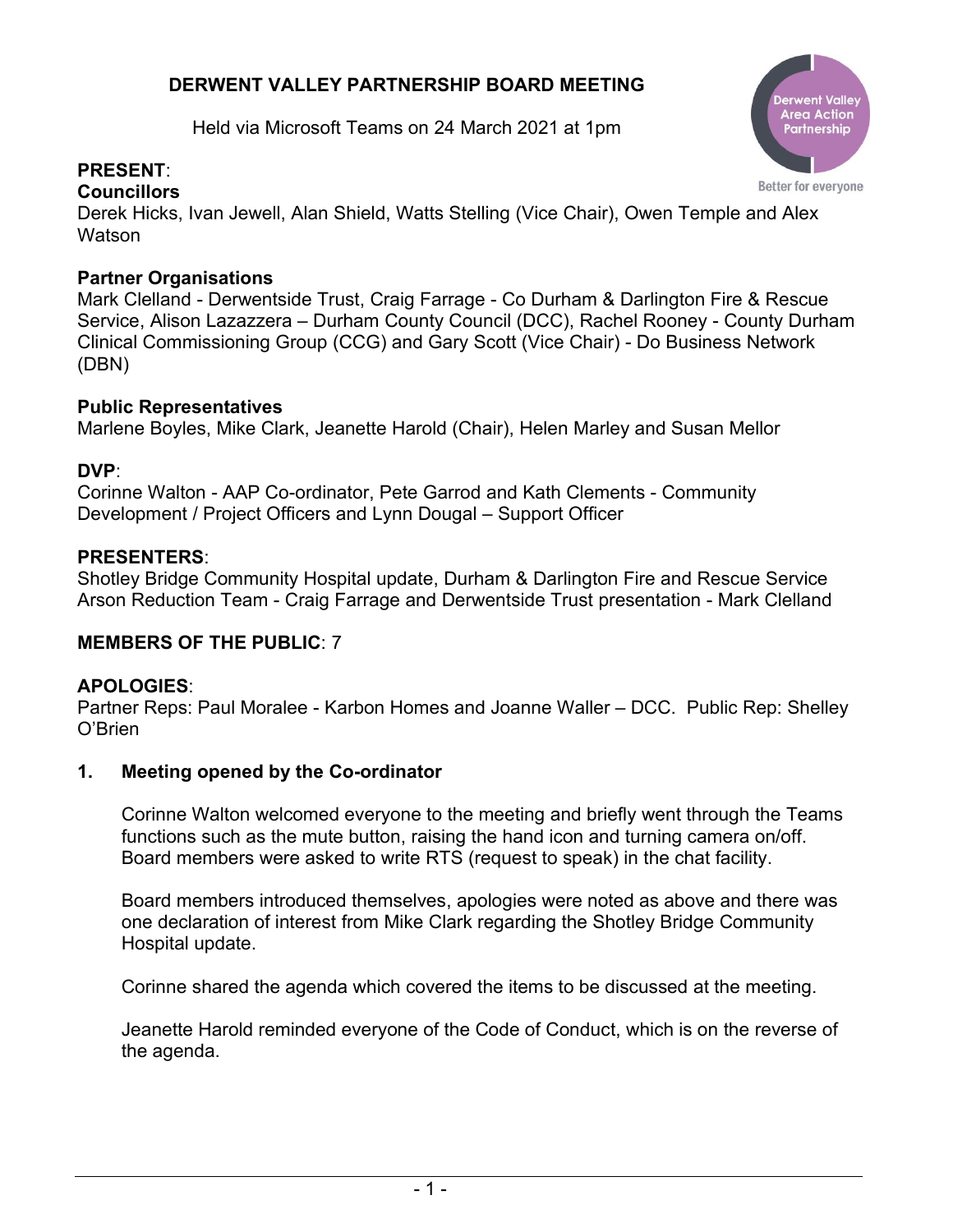## **2. Minutes of Previous Board Meeting (27 January 2021)**

#### *Matters arising*:

Page 5, Footprint Climate Change Conference. The DVP Team contacted Durham University to enquire if the conference could be held virtually and were informed that it would take place online on 11 and 12 June 2021. Should there be no financial cost required from us, the £1k will go back into the Area Budget and used towards an alternative environmental project.

Page 5, Greening Derwent Valley competition. The Board agreed that this would not go ahead but would be relaunched as a photograph challenge in conjunction with Visit Consett. The details of the challenge are available on [www.visitconsett.co.uk](http://www.visitconsett.co.uk/) and will be promoted on our Derwent Valley Life website [www.derwentvalleylife.org.uk](http://www.derwentvalleylife.org.uk/) and in the May edition of our Derwent Valley NEWS newsletter. There are no costs required from the DVP and the £1k can be used towards an alternative environmental project.

There were no further comments/matters arising and the minutes were AGREED.

#### **3. DVP Task Group Update**

Corinne gave an update on the three Task Groups and shared a copy of the presentation slides which she briefly went through.

Following the Board's agreement in January to reconvene the 3 task groups and to keep the Covid-19 Recovery Task Group, the 3 task groups met to refocus and refresh their actions plans with Covid-19 recovery as a cross cutting theme within their work.

#### *Employment, Enterprise and Training (EET) Task Group – Chair Gary Scott*

The task group met on 28 February and will be focusing their action plan on (with links to Covid-19 recovery):

- Support for those furthest from the labour market into employment.
- Support the business sector in its recovery from the impact of Covid-19.
- Link to Health & Wellbeing Task Group to promote Better Mental Health for EET related activities.
- Promotion and increased awareness of EET related activities.
- Support sectors with the demands of re-opening with a focus on hospitality and the visitor economy.
- Provision of a variety of training and skills development to support varying levels.

Gary Scott said that the group's key points to focus on are job creation and to acknowledge the mental health issues prevalent with many small business owners.

The DBN will be surveying their members to address the skills gaps and challenges for businesses. When things start to open again there is likely to be a huge demand for hospitality and leisure facilities and they are tailoring activities around getting them ready to meet those demands.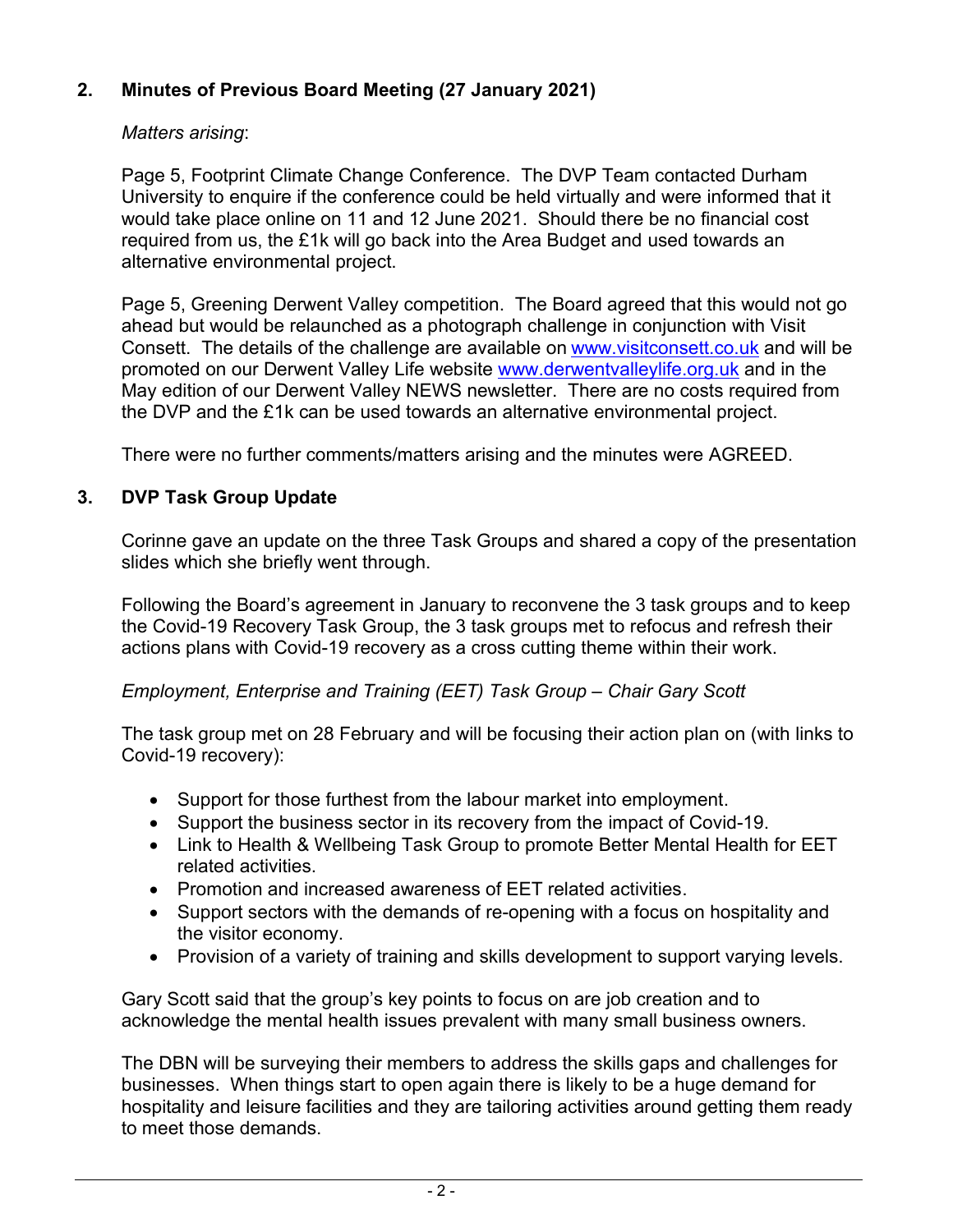The task group also discussed the skills needs for the next 5 years with businesses as well as looking at how large organisations (i.e. health, public procurement) can place their business locally with small business suppliers to help support and stimulate the local economy.

Mike Clark said that prior to the first lockdown, we tried to establish a business forum/business support session. As businesses will be gearing up to open from 12 April, he suggested organising something now rather than further down the line.

Gary said he is keen to get that group together. He said that Business Durham (BD) organised an event, with providers, last year and they identified significant duplication in support and programmes. Gary said he wants to avoid duplication and would like to tap into those organisations that can help businesses in any way possible.

Pete Garrod suggested that the task group contact BD (as he is temporarily leaving the DVP) to see what could be done to get the business forum up and running as they were involved initially. He said he will share the list of providers from the initial set up with Gary.

With regards to the budgets available to the DVP, Cllr Shield suggested doing some background work as soon as possible so we can identify the route to go down and know where the funding can come from to support those initiatives.

#### *Environment (Enviro) Task Group – Chair Ann English*

The task group met on 25 February and 4 March and although there is more work to do on finalising the action plan, the group will be focusing on (with links to Covid-19 recovery):

- Climate change initiatives linked to resource efficiency, reducing carbon emissions and improving air quality.
- Employment and training in the green energy sector.

Ann English said the group want to catch up with all the things they thought of in the past which they could not do. While Covid-19 is and has been terrible, we will recover but it will take the environment a lot longer.

Regarding reducing carbon emissions, Cllr Watson asked if this involves supporting initiatives that reduce carbon emissions and if it is based on research. Corinne said the task group would need to commission work to get data on local air quality and emission levels. The group is keen to support initiatives that aim to reduce the impact of emissions such as planting schemes that can absorb/trap harmful emissions from within the air.

Rosemary Morris (Forum) said there are a lot of ideas on how to tackle environmental issues and targets to be achieved but there does not appear to be any delivery plans and suggested local industry and the Council work together to set plans in action.

Mike said we need to have some research/empirical data available to ascertain what the priorities are that we should be tackling locally and have some idea about what  $CO<sub>2</sub>$ reduction and recovery means. He also said there are opportunities around the Derwent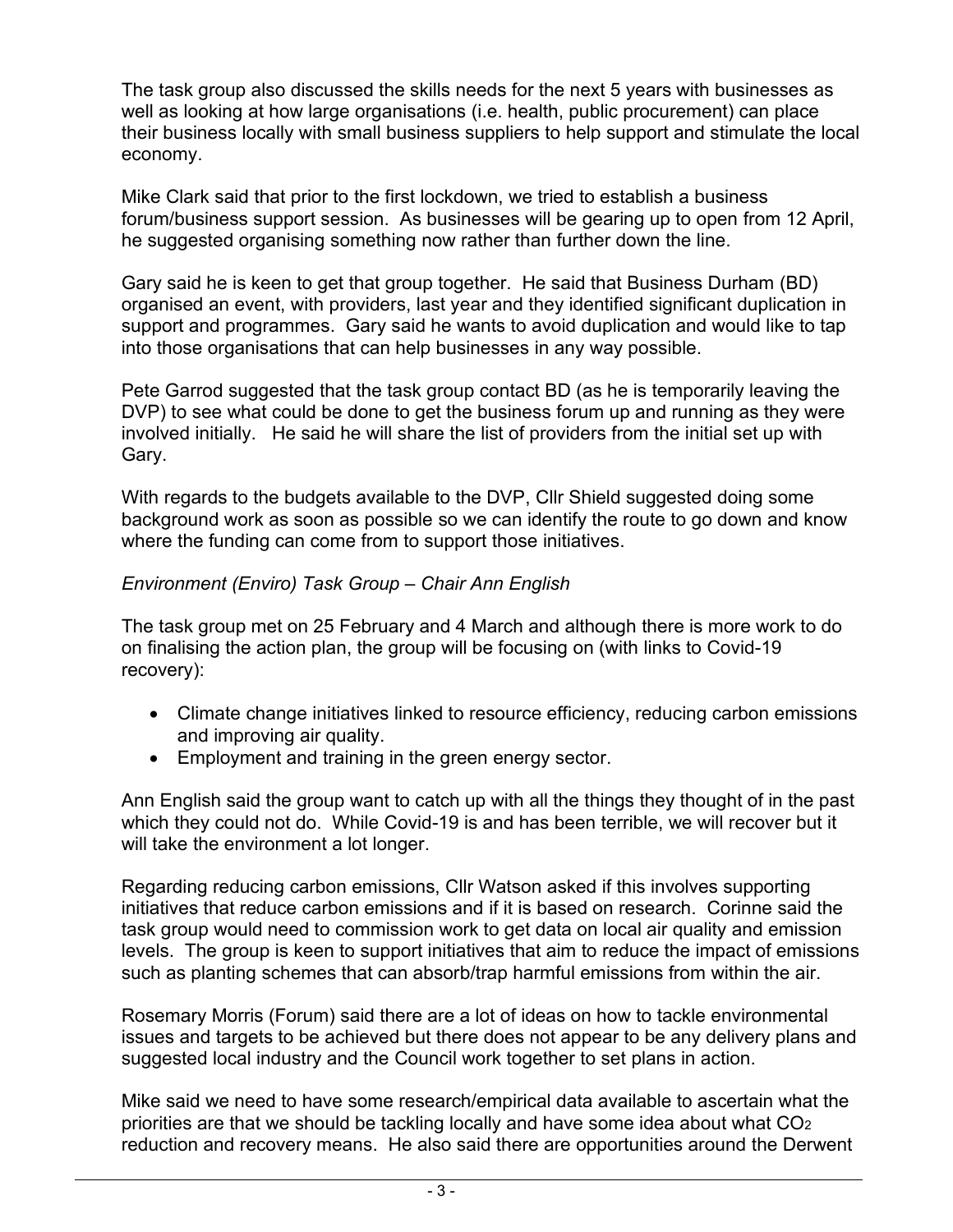Valley and Consett areas for woodland and hedge planting, biodiversity initiatives, etc that could help with mitigation strategies.

Cllr Jewell suggested inviting John Clare to an Enviro Task Group meeting to give an insight into what is going on around County Durham. He also feels that we are looking at this in a parochial way and sees the problem as much wider and that we need to know the wider picture and how we can we fit into and may be influence it.

Alison Lazazzera said she is happy to find out what DCC is doing and what the proposals are around environmental issues and will liaise with the relevant officer outside of the meeting. Corinne commented in the chat facility that the Environment Task Group would benefit from this input and that she has been in touch with Vicky Bell, Strategic Waste team for further information.

Rosemary (Forum) said there is an update on DCC's Emergency Response Plan which gives an insight into what they are doing. She also referred to DCC, and other local authorities, proposing to burn waste in a Teesside incinerator and would like to know why DCC agreed to this and what they propose to do about the emissions.

#### *Health and Wellbeing (HAWB) Task Group – Chair John O'Connor*

The task group met on 17 February and 16 March and their action plan remains relevant in tackling the issues they identified pre Covid as well as post Covid. The group will be looking at (with links to Covid-19 Recovery):

- Mental health specifically looking at initiatives around suicide prevention and social isolation.
- Physical activity and bereavement this is a new addition in the action plan.

John O'Connor said the impact from Covid-19 is likely to go on for years and the subsequent mental health issues are likely to take some time to deal with. Rather than keep debating what we have discussed in the task group, we need to get on with what we have identified and put that into action.

Jeanette said she is aware of mental health issues amongst health workers and the possible gaps in health-related employment as they succumb to the pressures of working in that environment. She said it was important to have good mental health in the workplace.

Cllr Watson said mental health issues are a growing problem in young people and wondered if there was any research done on this. Jeanette asked John if the task group would consider doing some research into youth mental health.

John advised that they have received statistics from the Suicide Prevention Alliance as well as for County Durham and the local area. At the current time, the rate for suicides in our area has declined. He said they have empirical data, which has been noted in the minutes of the task group and are available should anyone wish to see them.

Cllr Watson said he feels schools in particular are failing young students as they do not know how to address students' problems.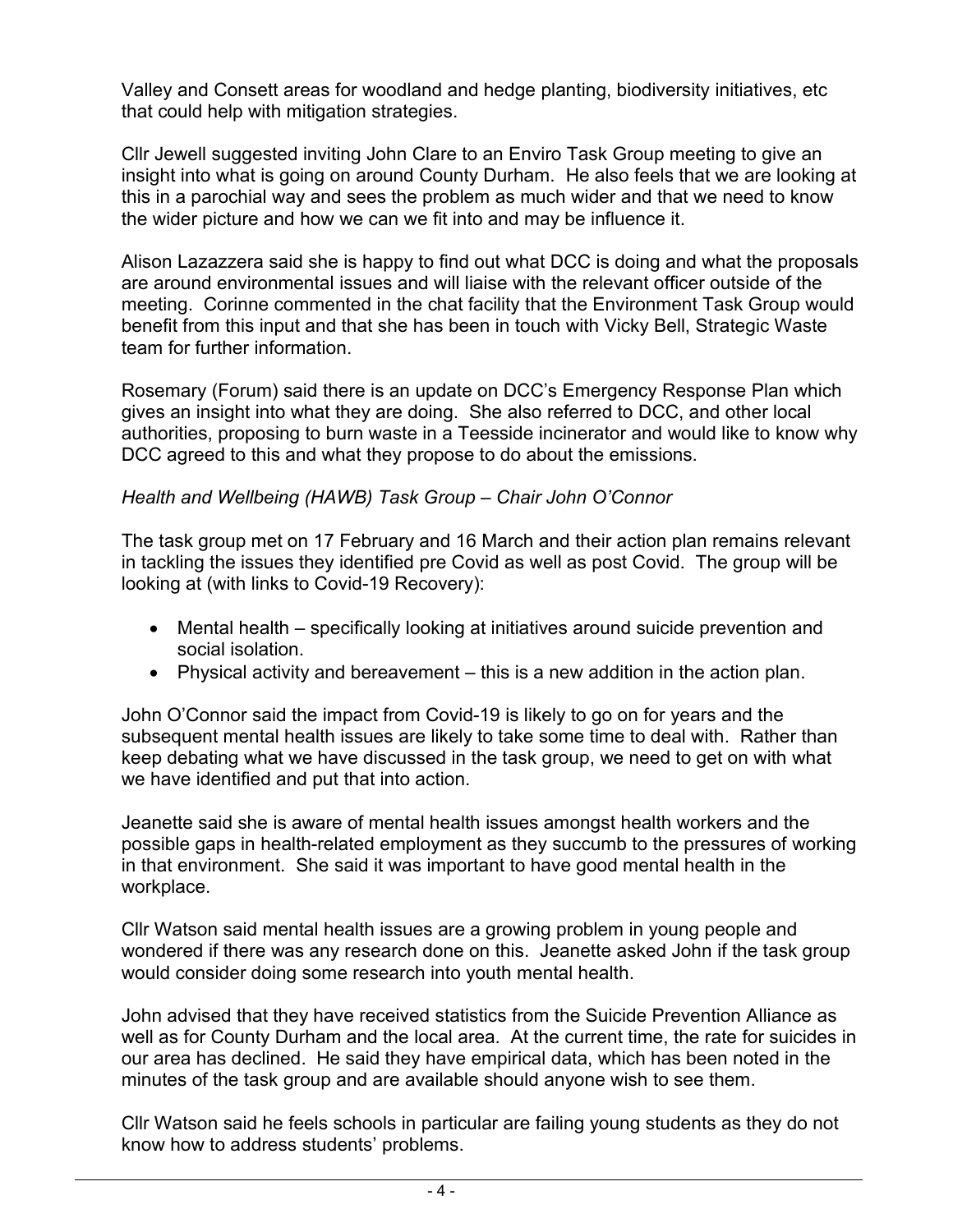Rachel Rooney advised about being cautious on using rate as a measurement especially when looking at such few numbers, as it can look like a decrease when the difference is between 1 and 2 people. She said the demand for mental health services is huge and we need to think differently as local communities how we manage these issues. The CCG is looking to fund Voluntary and Community Sector (VCS) projects, that are nonmedical, to help tackle issues that have arisen since the outbreak of Covid. She also said the CCG is expecting their Planning Guidance from the NHS shortly and envisage it will be around recovery with key points focusing on health, wellbeing and inequalities.

Jeanette mentioned an organisation called Engage Britain, where people across the county can join in conversations online, e.g. on health matters, and make their views known. Search Engage Britain to access the website.

Rosemary (Forum) said schools, particularly secondary, give feedback on a child's educational progress and personal development in terms of what they can achieve and where they might like to go. However, that part of the system is not well joined up and schools need qualified staff to provide the appropriate support and guidance on careers and personal development feedback.

Corinne said there may be a review of the local priorities at the end of the year for the 2022/23 financial year. However, the current actions plans will run for one year but within the work of the task groups they will be looking at short, medium and long term delivery timescales.

#### **4. Partner Updates**

*Shotley Bridge Community Hospital (SBCH)*

Corinne shared a copy of the County Durham CCG Public Engagement – Phase 2 document, which Board members had received prior to the meeting.

The document gave an overview on the second phase of the engagement process which included seeking the public's views on how future services could be delivered and potential locations for clinical services. The public could share their views online, via paper copy or attend virtual sessions during March.

Rachel said the CCG have closed their engagement period from 24 March, due to the Pre-Election Publicity Period (PEPP) which is the time leading up to the local elections in May. She hopes that people have been able to have their say and listened to what the CCG have had to say. They have gone through a lot of detail on the clinical model and discussed two options around potential building solutions – one to refurbish the existing site and the other to build a new facility on the Derwent View site in Consett. They have had an overwhelming response to building a new facility. All the information they have received will be used to take forward to the next stage.

Rachel gave a brief update on timescales:

For a new build facility – we have to put forward an outline business case and then a full business case, to demonstrate we are using public funds effectively. It is hoped that the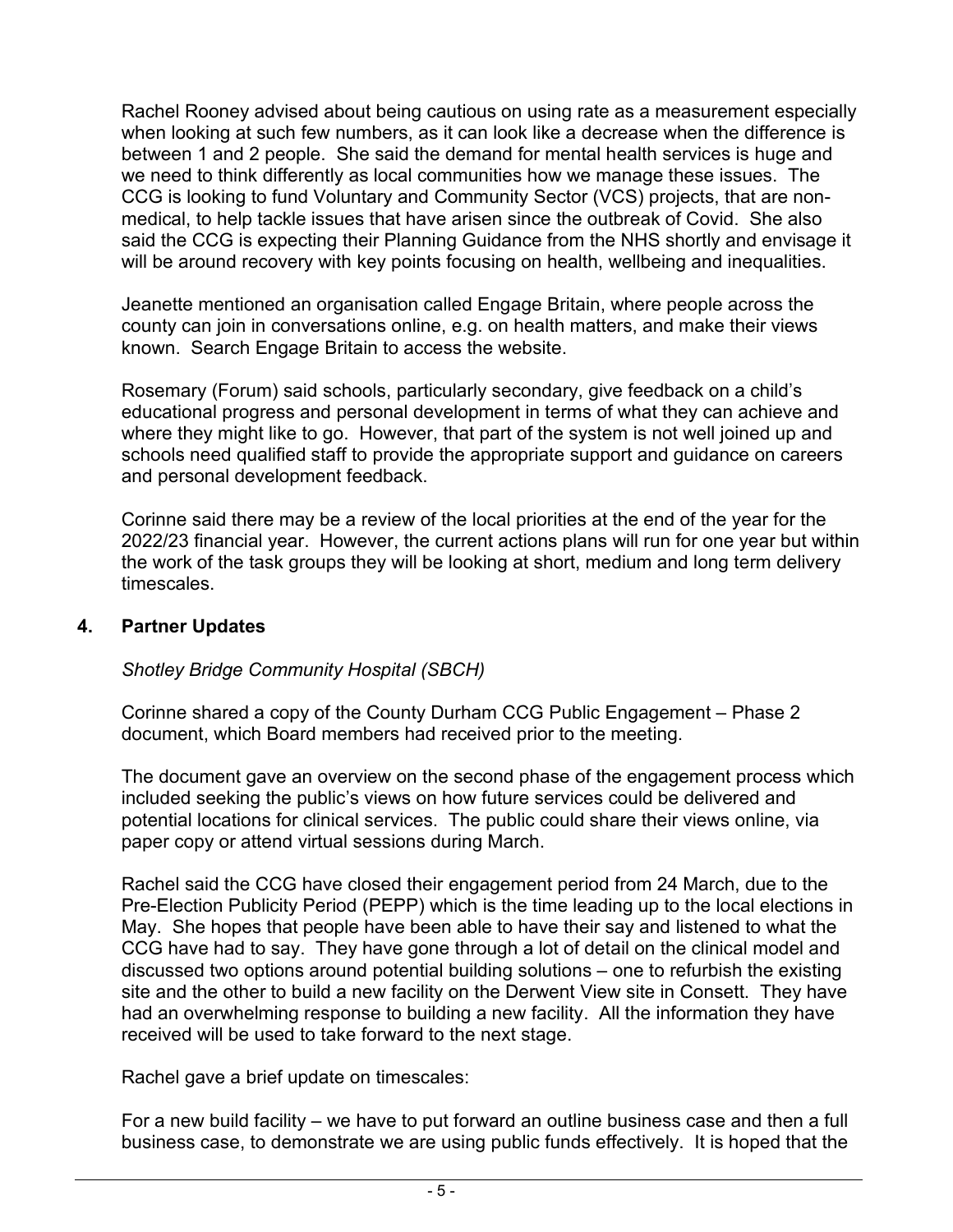business case will be completed by the end of this year/start of next year and construction will start summer 2022 with completion early 2024.

For a refurbishment of SBCH – it is likely that there would be implications/disruption around service continuity as SBCH is an old building and refurbishment would take place on the tower block. This will be highlighted in the business case.

John (Forum) said the format of the sessions was very good and well explained. As there has been a lot of engagement with the public, he asked how the CCG will continue to keep them engaged. Rachel said it is crucial to keep the public engaged especially as we are nearing the end. It is a positive thing for the area, and it needs to have a North West Durham feel about it and if anyone has any ideas, she is happy to hear about them.

Cllr Shield said there was a lot of repetition in the engagement sessions and thought it would be beneficial if the second group were given a review of what had been asked in the first group and vice versa. He thought, the most contentious issue was about the number of inpatient beds and feels that this needs to be addressed.

He also asked about power capacity in the Consett area and if the CCG has contacted officers at County Hall to enquire if there are any/likely to be issues around capacity should a facility be built on the Derwent site. He said he cannot find any information on this and if there is any, he would like a copy of the report.

Rachel said NHS Property Services work on their behalf and the CCG also have links with the Planning Department in DCC. She is not aware of any formal issues raised regarding power capacity, but the development is part of the Health Infrastructure Plan, for example, complying with modern methods of construction, modular design and being carbon neutral. To deliver a carbon neutral solution there are additional costs, and these are being factored in. Regarding Cllr Shield's enquiry, Rachel said she will contact the relevant team and get back to him.

Cllr Temple thought the sessions were very useful and well managed. He wondered if a straw poll, on a new build facility versus refurbishment of SBCH, could be conducted with Board and Forum members at this meeting. He also mentioned that people who attended the engagement sessions could leave a contact name if they wished to be kept informed about the design phase and he asked if the same could apply to those at this meeting.

Rachel said they will be speaking to the architects about the best way to engage people in the design and if anyone would like to be involved please let her have your details.

Rachel also said she would be happy to do a quick poll at the meeting and Board and Forum members were asked to either put 'refurb' or 'new build' in the chat facility. The results were: new build = 14 and refurb =  $0$ .

Rachel advised they will be pulling together an engagement report which will be available on their website and she will share this information in due course.

Corinne thanked Rachel for her contribution at the meeting.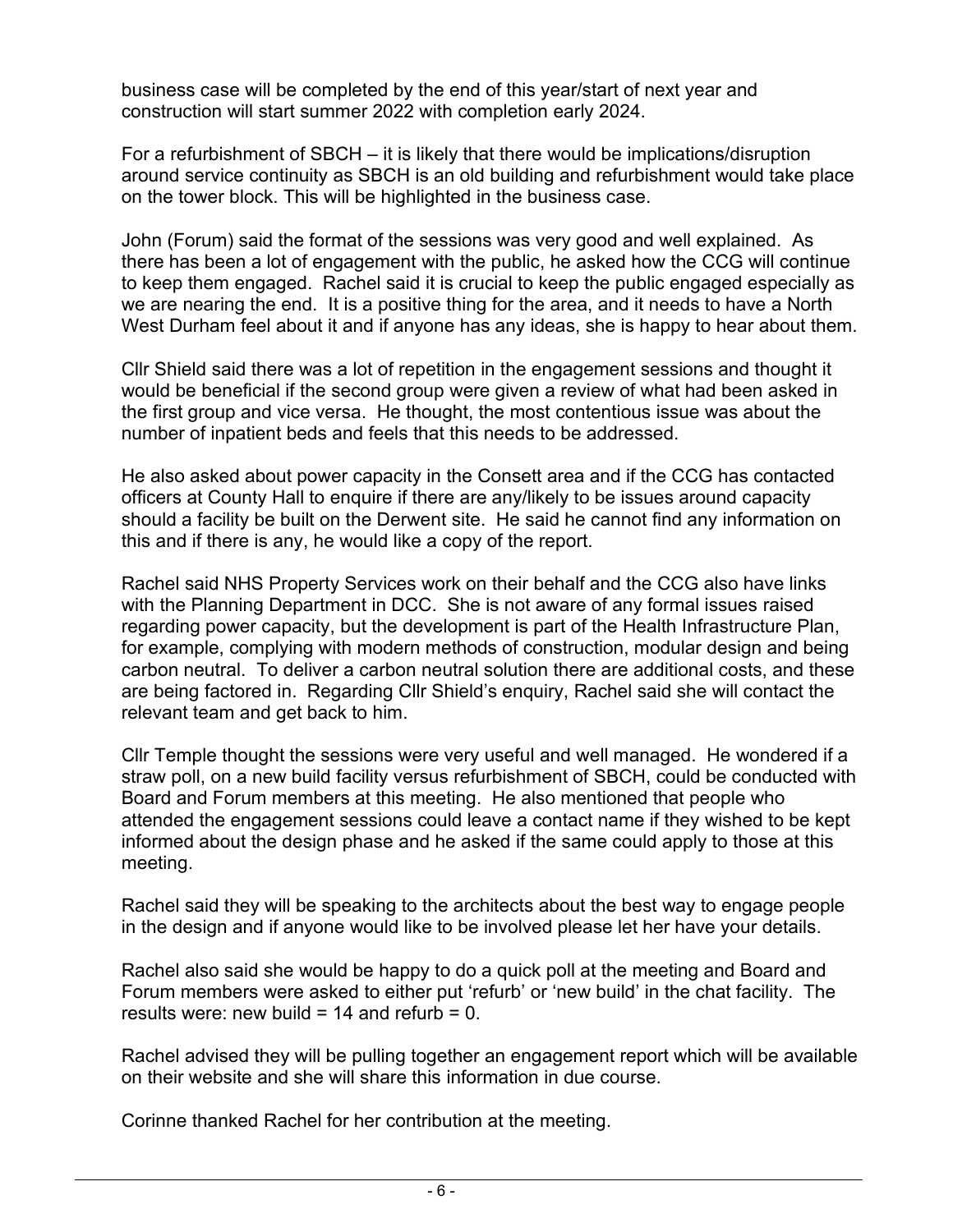*County Durham and Darlington Fire and Rescue Service (CDDFRS) – Deliberate Primary and Secondary Fires presentation delivered by Craig Farrage* (copy available upon request)

Craig said the picture across the country in all of the fire and rescue services is not good as far as arson and deliberate fire crime is concerned. Durham Constabulary made 44 arrests for arson last month and we still have an increasing arson problem in the county.

Primary fires refer to something with a value e.g. cars, but there are very few deliberate primary fires involving business premises. On a national scale, County Durham is ranked as the fourth most dangerous place to live in England (based mainly on fire crimes). If we continue to see increases, we could become the most dangerous county to live in based on the impact arson has on their risk rating.

The main problem area is around the east coast side of County Durham where a lot of deliberate fires are linked to organised crime.

Secondary fires refer to something of little value e.g. rubbish, garden waste and these are found across the county. On a national scale CDDFRS is in the top 3 worst areas in England.

CCTV has been placed in high fire crime areas across the county, however there are not many around the Derwent Valley area as deliberate fires are not a big problem. There has been a slight increase in secondary fires in the area, due to waste dumped during lockdown, but again not a huge problem.

The fire service work in partnership with DCC and Neighbourhood Policing Teams and also do intervention work with young people and have worked with schools to raise awareness about the detrimental effects of fire crimes and the impact on the community.

If anyone has any concerns or ideas on how they can contribute to reducing fire trends in the area, visit [www.firestoppersreport.co.uk.](http://www.firestoppersreport.co.uk/)

Jeanette thanked Craig for his presentation and if anyone has any questions, please contact Craig.

#### *Derwentside Trust Video Presentation*

Mark Clelland said the video is to give everyone an idea of what has been happening with Glenroyd House since the first lockdown in March 2020. A short video was shown.

Jeannette thanked Mark for an uplifting video.

#### **5. DVP 2021/22 Budget**

Corinne briefly went through the report, which Board members received prior to the meeting, that gave an update on the financial position of the DVP at the end of 2020/21 and outlined the budget allocations for 2021/22.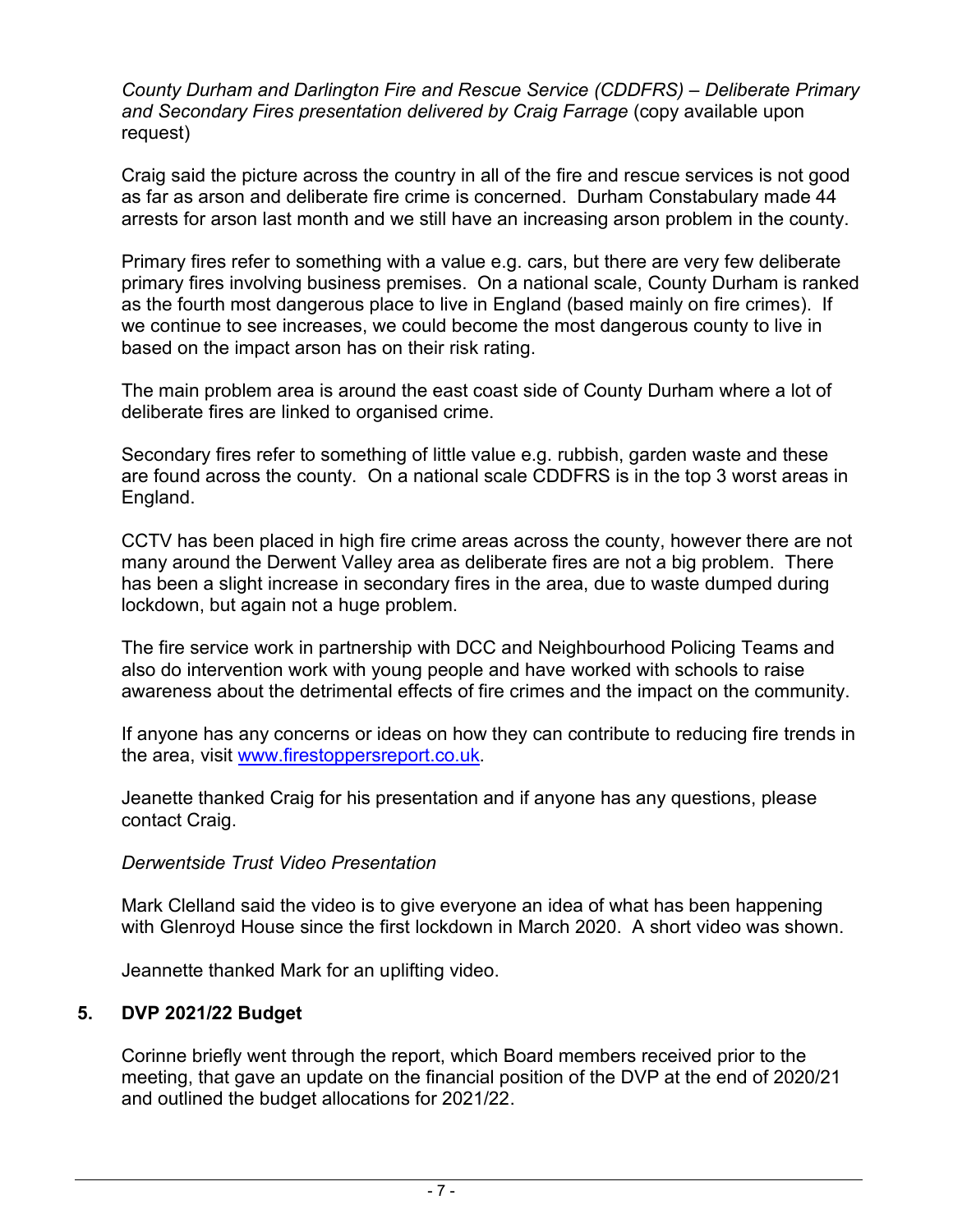The Covid-19 Recovery 2020/21 budget (approx £143k) was fully allocated to support 13 local projects. However, further to an appraisal by the Funding Team, the St Ebba's Church project (for IT equipment within the church, £5,260.80) was not successful due to it being deemed as a 'religious project' which does not meet our Area Budget criteria. Therefore £5,260.80 will be carried forward into the budget allocations in 2021/22.

All 14 AAPs will be awarded a further £1.4m from the Local Council Tax Support Grant in 2021/22 to invest in local anti-poverty and coronavirus response initiatives, this equates to £100k per AAP.

For the 2021/22 financial year, the funding allocations for the DVP are:

£100,000 Area Budget (AB) £100,000 Local anti-poverty and coronavirus response fund £5,260.80 (carried forward from 2020/21) £300,000 Towns and Villages funding (available over 3 years) £35,754 Holiday Activities with Healthy Food (HAHF) (Grant provided by the Department for Education (DfE)) £25,000 Older Persons Social Isolation Fund (OPSIF) £9,902 Youth Fund £10,000 Welfare Reform Fund

Total budget of £585,916.80 from 1 April 2021.

In addition to the above, Project Genesis Trust (PGT) has kindly offered the DVP up to £10k to be used as match funding for local projects receiving DVP funds, where the applicant has a shortfall. This money is awarded at the discretion of the Board and if the pilot is successful it could be rolled out across Mid Durham and Stanley AAP areas.

John (Forum and Chair of PGT) commented in the chat facility '*PGT attempting to fill the gap under the DVP £5k threshold. Plus, PGT have small grants fund up to £500, total fund £15,000. Launch in early May 2021'.*

Corinne advised that three projects have been allocated funding from the Easter 2021 HAHF, totaling £9,185: Groundwork North East and Cumbria, Derwentside Trust and the Grove Primary School.

Although there are more pots of money to administer, the DVP team remains at the same capacity. However, there will be additional staff to help administer the Towns and Villages money. Corinne suggested that at the May Board meeting, the agenda mainly addresses the new funding pots and the Board discuss the various processes and who would be involved.

Delivery of the spring edition of the Derwent Valley NEWS (DVN) has been postponed until after the local elections (6 May). The newsletter is very well received and offers an alternative to online content. As there is no money available for future editions, Corinne asked the Board if they wished to fund 2 further editions, e.g. Winter 2021 and Summer 2022 from the 2021/22 AB at a cost of approx £9k. The Board AGREED to fund 2 editions of the newsletter.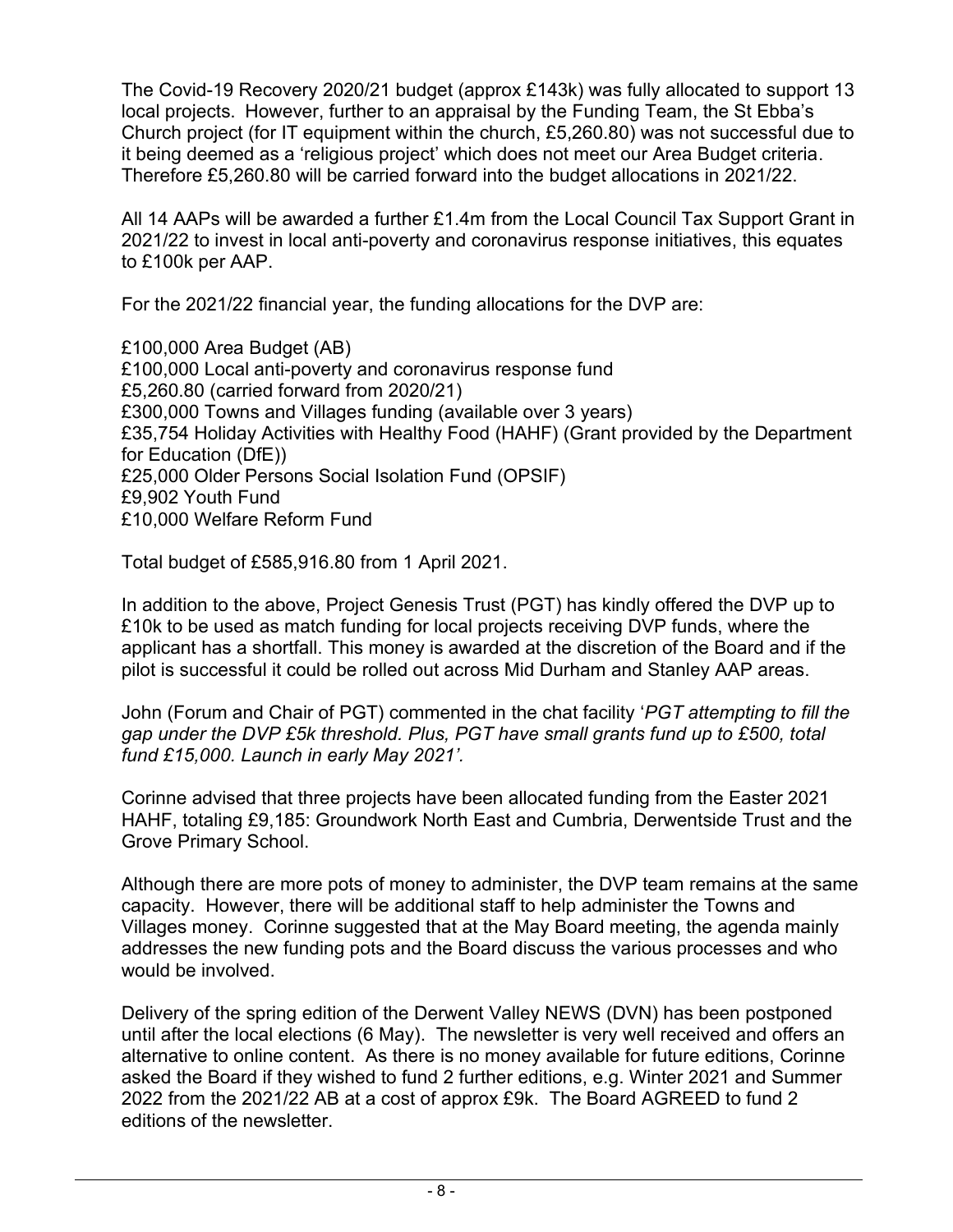Gary agreed that the next Board meeting should focus mainly on the budget element and who will be involved in the allocation and decision-making process. Jeanette concurred with Gary.

Cllr Shield said he was disappointed to hear St Ebba's project had been declined. He said as there was a shortfall of approx. £13.5k in The Roxy project, due to insufficient funding left in the Covid-19 Recovery budget, he asked if the £5260.80 from the St Ebba's project could be used to reduce the shortfall. There were no objections from the Board, and it was AGREED £5260.80 would be allocated to The Roxy project.

### *Towns and Villages Funding Report*

Corinne outlined the report, which Board members had received a copy of prior to the meeting, that gave an update on the money available to all AAPs to support local schemes that help to enhance towns and villages across the county based on local priorities. Each AAP will receive a share of £4.2m, which equates to £300k per AAP, across a 3-year period 2021/22 - 2023/24 and can be allocated to projects over 1 to 3 years.

The report highlighted guidelines and principles around the funding, examples included:

- bids for funding will be made through the established AAP funding process
- funding can be used for both capital and revenue expenditure
- AAPs will have flexibility to be innovative but within the criteria framework
- feasibility studies to be capped at £30k
- minimum amount of funding that can be applied for is £10k
- must achieve a match funding rate of at least 30%

Corinne said there needs to be some joined up working as this is a DCC led strategy and funding application proposals need to align with what is going on centrally. She said there will be a group set up to look at this, which will have DVP Board representation, or certainly AAP representation to keep AAPs informed.

As this is an initial report, more information will be forthcoming on the content and criteria for the Towns and Villages Fund.

Corinne mentioned that the Board were keen to reconvene the funding subgroup and advised that further information on joining the subgroup will be sent to Board members after the local elections.

John (Forum) said that the 30% match funding may be difficult to achieve for some organisations in the current climate and asked if in kind/volunteer time can be used. Jeanette said it would be useful to have some clarity around this. Corinne stated that further information would be available in due course which would hopefully address any arising issues/queries.

#### **6. DfE HAHF Fund Subgroup**

Corinne said that the HAHF has been run by the AAP teams for their area due to the limited amount of funding involved. The DfE money however is a much larger pot and we